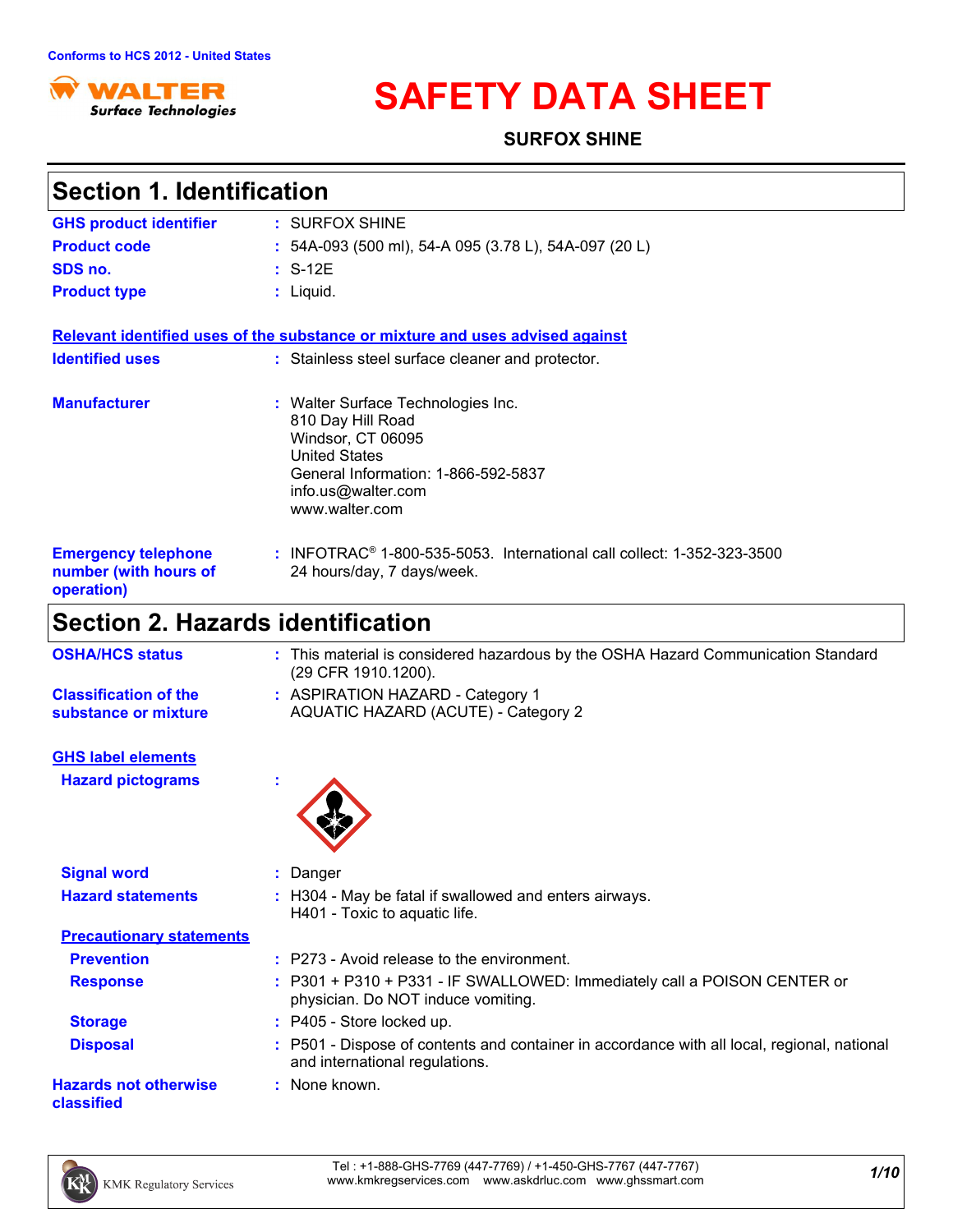

### **Section 3. Composition/information on ingredients**

#### **Substance/mixture :**

: Mixture

**Product code :** 54A-093 (500 ml), 54-A 095 (3.78 L), 54A-097 (20 L)

| <b>Ingredient name</b>                                     |            | <b>CAS number</b> |
|------------------------------------------------------------|------------|-------------------|
| White mineral oil (petroleum)                              | 1≥25 - ≤50 | 8042-47-5         |
| Alcohols, C16-18 and C18-unsatd., ethoxylated propoxylated | ≥3 - ≤5    | 677026-24-3       |

The exact percentage (concentration) in the composition has been withheld as a trade secret in accordance with paragraph (i) of §1910.1200.

**There are no additional ingredients present which, within the current knowledge of the supplier and in the concentrations applicable, are classified as hazardous to health or the environment and hence require reporting in this section.**

**Occupational exposure limits, if available, are listed in Section 8.**

### **Section 4. First aid measures**

#### **Description of necessary first aid measures**

| Eye contact         | : Immediately flush eyes with plenty of water, occasionally lifting the upper and lower<br>eyelids. Continue to rinse for at least 20 minutes. Get medical attention.                                                                                                                                                                                                                                                                                                                                                                                                                                                                                                      |
|---------------------|----------------------------------------------------------------------------------------------------------------------------------------------------------------------------------------------------------------------------------------------------------------------------------------------------------------------------------------------------------------------------------------------------------------------------------------------------------------------------------------------------------------------------------------------------------------------------------------------------------------------------------------------------------------------------|
| <b>Inhalation</b>   | : Remove victim to fresh air and keep at rest in a position comfortable for breathing. If not<br>breathing, if breathing is irregular or if respiratory arrest occurs, provide artificial<br>respiration or oxygen by trained personnel. It may be dangerous to the person providing<br>aid to give mouth-to-mouth resuscitation. Get medical attention if adverse health effects<br>persist or are severe. If unconscious, place in recovery position and get medical<br>attention immediately. In case of inhalation of decomposition products in a fire,<br>symptoms may be delayed. The exposed person may need to be kept under medical<br>surveillance for 48 hours. |
| <b>Skin contact</b> | : Flush contaminated skin with plenty of water. Get medical attention if symptoms occur.<br>Wash clothing before reuse. Clean shoes thoroughly before reuse.                                                                                                                                                                                                                                                                                                                                                                                                                                                                                                               |
| <b>Ingestion</b>    | : Wash out mouth with water. Remove victim to fresh air and keep at rest in a position<br>comfortable for breathing. If material has been swallowed and the exposed person is<br>conscious, give small quantities of water to drink. Stop if the exposed person feels sick<br>as vomiting may be dangerous. Do not induce vomiting unless directed to do so by<br>medical personnel. Get medical attention if adverse health effects persist or are severe.<br>Never give anything by mouth to an unconscious person. If unconscious, place in<br>recovery position and get medical attention immediately.                                                                 |

#### **Most important symptoms/effects, acute and delayed**

| <b>Potential acute health effects</b> |                                                                     |
|---------------------------------------|---------------------------------------------------------------------|
| Eye contact                           | : No known significant effects or critical hazards.                 |
| <b>Inhalation</b>                     | : No known significant effects or critical hazards.                 |
| <b>Skin contact</b>                   | : No known significant effects or critical hazards.                 |
| Ingestion                             | : May be fatal if swallowed and enters airways.                     |
| <b>Over-exposure signs/symptoms</b>   |                                                                     |
| Eye contact                           | : No known significant effects or critical hazards.                 |
| <b>Inhalation</b>                     | : No known significant effects or critical hazards.                 |
| <b>Skin contact</b>                   | : No known significant effects or critical hazards.                 |
| Ingestion                             | : Adverse symptoms may include the following:<br>nausea or vomiting |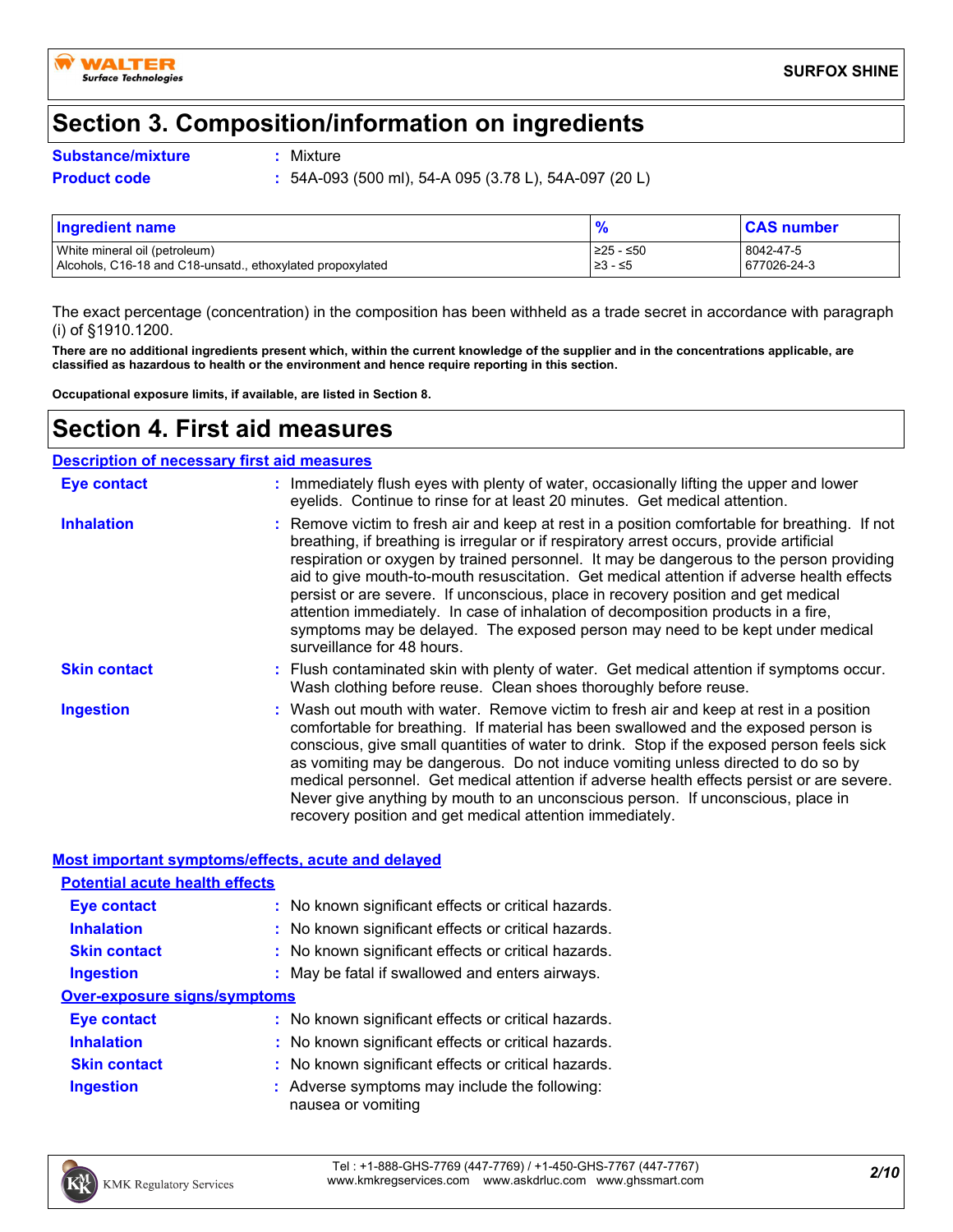### **Section 4. First aid measures**

|                                   | Indication of immediate medical attention and special treatment needed, if necessary                                                                                          |  |
|-----------------------------------|-------------------------------------------------------------------------------------------------------------------------------------------------------------------------------|--|
| <b>Notes to physician</b>         | : Treat symptomatically. Contact poison treatment specialist immediately if large<br>quantities have been ingested or inhaled.                                                |  |
| <b>Specific treatments</b>        | : No specific treatment.                                                                                                                                                      |  |
| <b>Protection of first-aiders</b> | : No action shall be taken involving any personal risk or without suitable training. It may<br>be dangerous to the person providing aid to give mouth-to-mouth resuscitation. |  |

**See toxicological information (Section 11)**

### **Section 5. Fire-fighting measures**

| <b>Extinguishing media</b>                               |                                                                                                                                                                                                     |
|----------------------------------------------------------|-----------------------------------------------------------------------------------------------------------------------------------------------------------------------------------------------------|
| <b>Suitable extinguishing</b><br>media                   | : Use an extinguishing agent suitable for the surrounding fire.                                                                                                                                     |
| <b>Unsuitable extinguishing</b><br>media                 | : None known.                                                                                                                                                                                       |
| <b>Specific hazards arising</b><br>from the chemical     | : This material is toxic to aquatic life. Fire water contaminated with this material must be<br>contained and prevented from being discharged to any waterway, sewer or drain.                      |
| <b>Hazardous thermal</b><br>decomposition products       | : No specific data.                                                                                                                                                                                 |
| <b>Special protective actions</b><br>for fire-fighters   | : Promptly isolate the scene by removing all persons from the vicinity of the incident if<br>there is a fire. No action shall be taken involving any personal risk or without suitable<br>training. |
| <b>Special protective</b><br>equipment for fire-fighters | : Fire-fighters should wear appropriate protective equipment and self-contained breathing<br>apparatus (SCBA) with a full face-piece operated in positive pressure mode.                            |

### **Section 6. Accidental release measures**

|                                  | <b>Personal precautions, protective equipment and emergency procedures</b>                                                                                                                                                                                                                                                                                                                                       |
|----------------------------------|------------------------------------------------------------------------------------------------------------------------------------------------------------------------------------------------------------------------------------------------------------------------------------------------------------------------------------------------------------------------------------------------------------------|
| For non-emergency<br>personnel   | : No action shall be taken involving any personal risk or without suitable training.<br>Evacuate surrounding areas. Keep unnecessary and unprotected personnel from<br>entering. Do not touch or walk through spilled material. Avoid breathing vapor or mist.<br>Provide adequate ventilation. Wear appropriate respirator when ventilation is<br>inadequate. Put on appropriate personal protective equipment. |
| For emergency responders         | If specialized clothing is required to deal with the spillage, take note of any information in<br>Section 8 on suitable and unsuitable materials. See also the information in "For non-<br>emergency personnel".                                                                                                                                                                                                 |
| <b>Environmental precautions</b> | : Avoid dispersal of spilled material and runoff and contact with soil, waterways, drains<br>and sewers. Inform the relevant authorities if the product has caused environmental<br>pollution (sewers, waterways, soil or air). Water polluting material. May be harmful to<br>the environment if released in large quantities.                                                                                  |

**Methods and materials for containment and cleaning up**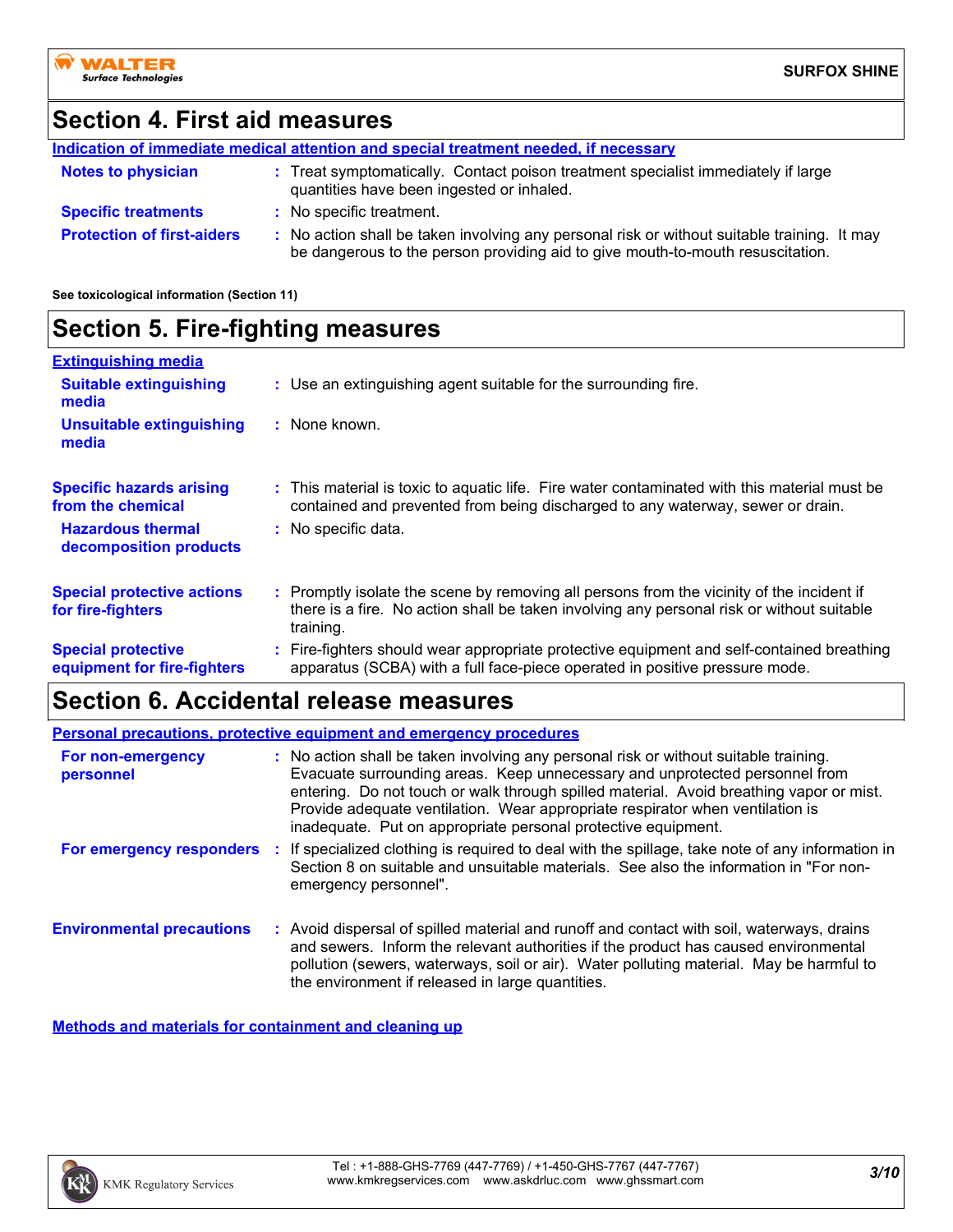

### **Section 6. Accidental release measures**

**Spill** Stop leak if without risk. Move containers from spill area. Approach release from spill upwind. Prevent entry into sewers, water courses, basements or confined areas. Wash spillages into an effluent treatment plant or proceed as follows. Contain and collect spillage with non-combustible, absorbent material e.g. sand, earth, vermiculite or diatomaceous earth and place in container for disposal according to local regulations (see Section 13). Dispose of via a licensed waste disposal contractor. Contaminated absorbent material may pose the same hazard as the spilled product. Note: see Section 1 for emergency contact information and Section 13 for waste disposal.

### **Section 7. Handling and storage**

### **Precautions for safe handling**

| <b>Protective measures</b>                                                       | : Put on appropriate personal protective equipment (see Section 8). Do not swallow.<br>Avoid contact with eyes, skin and clothing. Avoid breathing vapor or mist. Avoid<br>release to the environment. Keep in the original container or an approved alternative<br>made from a compatible material, kept tightly closed when not in use. Empty containers<br>retain product residue and can be hazardous. Do not reuse container.                                                                                                                                                                  |
|----------------------------------------------------------------------------------|-----------------------------------------------------------------------------------------------------------------------------------------------------------------------------------------------------------------------------------------------------------------------------------------------------------------------------------------------------------------------------------------------------------------------------------------------------------------------------------------------------------------------------------------------------------------------------------------------------|
| <b>Advice on general</b><br>occupational hygiene                                 | Eating, drinking and smoking should be prohibited in areas where this material is<br>handled, stored and processed. Workers should wash hands and face before eating,<br>drinking and smoking. See also Section 8 for additional information on hygiene<br>measures.                                                                                                                                                                                                                                                                                                                                |
| <b>Conditions for safe storage,</b><br>including any<br><b>incompatibilities</b> | : Store in accordance with local regulations. Store in original container protected from<br>direct sunlight in a dry, cool and well-ventilated area, away from incompatible materials<br>(see Section 10) and food and drink. Store locked up. Keep container tightly closed<br>and sealed until ready for use. Containers that have been opened must be carefully<br>resealed and kept upright to prevent leakage. Do not store in unlabeled containers.<br>Use appropriate containment to avoid environmental contamination. See Section 10 for<br>incompatible materials before handling or use. |

### **Section 8. Exposure controls/personal protection**

#### **Control parameters**

#### **Occupational exposure limits**

| Ingredient name                                            | <b>Exposure limits</b>                                                                                                                                                                                                                                                                                                 |
|------------------------------------------------------------|------------------------------------------------------------------------------------------------------------------------------------------------------------------------------------------------------------------------------------------------------------------------------------------------------------------------|
| White mineral oil (petroleum)                              | OSHA PEL (United States, 6/2016).<br>TWA: $5 \text{ mg/m}^3$ 8 hours.<br>ACGIH TLV (United States, 3/2017).<br>TWA: 5 mg/m <sup>3</sup> 8 hours. Form: Inhalable fraction<br>NIOSH REL (United States, 10/2016).<br>TWA: 5 mg/m <sup>3</sup> 10 hours. Form: Mist<br>STEL: 10 mg/m <sup>3</sup> 15 minutes. Form: Mist |
| Alcohols, C16-18 and C18-unsatd., ethoxylated propoxylated | None.                                                                                                                                                                                                                                                                                                                  |

| <b>Appropriate engineering</b><br><b>controls</b> | : No personal respiratory protective equipment normally required. Avoid breathing dust/<br>fume/gas/mist/vapors/spray. When workers are facing concentrations above the<br>exposure limit they must use appropriate certified respirators. |
|---------------------------------------------------|--------------------------------------------------------------------------------------------------------------------------------------------------------------------------------------------------------------------------------------------|
| <b>Environmental exposure</b>                     | : Emissions from ventilation or work process equipment should be checked to ensure                                                                                                                                                         |
| <b>controls</b>                                   | they comply with the requirements of environmental protection legislation.                                                                                                                                                                 |

#### **Individual protection measures**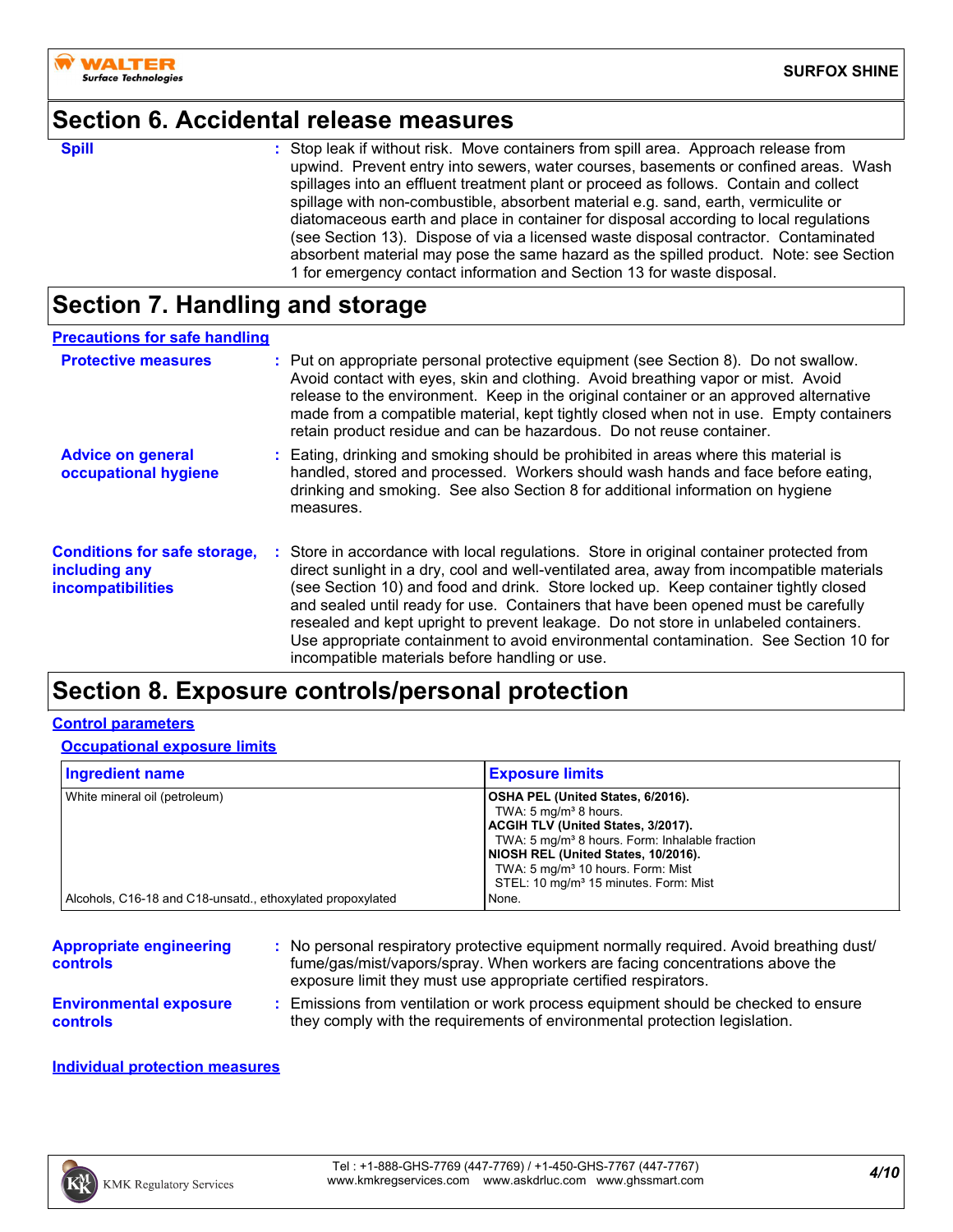

### **Section 8. Exposure controls/personal protection**

| <b>Hygiene measures</b>       | : Wash hands, forearms and face thoroughly after handling chemical products, before<br>eating, smoking and using the lavatory and at the end of the working period.<br>Appropriate techniques should be used to remove potentially contaminated clothing.<br>Wash contaminated clothing before reusing.                                                                                                                                                                                                                                                                                                                                                                                          |
|-------------------------------|--------------------------------------------------------------------------------------------------------------------------------------------------------------------------------------------------------------------------------------------------------------------------------------------------------------------------------------------------------------------------------------------------------------------------------------------------------------------------------------------------------------------------------------------------------------------------------------------------------------------------------------------------------------------------------------------------|
| <b>Eye/face protection</b>    | : Safety eyewear complying with an approved standard should be used when a risk<br>assessment indicates this is necessary to avoid exposure to liquid splashes, mists,<br>gases or dusts. If contact is possible, the following protection should be worn, unless<br>the assessment indicates a higher degree of protection: chemical splash goggles.                                                                                                                                                                                                                                                                                                                                            |
| <b>Skin protection</b>        |                                                                                                                                                                                                                                                                                                                                                                                                                                                                                                                                                                                                                                                                                                  |
| <b>Hand protection</b>        | : Chemical-resistant, impervious gloves complying with an approved standard should be<br>worn at all times when handling chemical products if a risk assessment indicates this is<br>necessary. Considering the parameters specified by the glove manufacturer, check<br>during use that the gloves are still retaining their protective properties. It should be<br>noted that the time to breakthrough for any glove material may be different for different<br>glove manufacturers. In the case of mixtures, consisting of several substances, the<br>protection time of the gloves cannot be accurately estimated.<br>Recommended: Nitrile gloves 0.4 mm thick, permeation time 480 minutes. |
| <b>Body protection</b>        | Personal protective equipment for the body should be selected based on the task being<br>performed and the risks involved and should be approved by a specialist before<br>handling this product.                                                                                                                                                                                                                                                                                                                                                                                                                                                                                                |
| <b>Other skin protection</b>  | : Appropriate footwear and any additional skin protection measures should be selected<br>based on the task being performed and the risks involved and should be approved by a<br>specialist before handling this product.                                                                                                                                                                                                                                                                                                                                                                                                                                                                        |
| <b>Respiratory protection</b> | Use a NIOSH/MSHA approved respirator if there is a risk of exposure at levels<br>exceeding the exposure limits. Advice should be sought from respiratory protection<br>specialists.                                                                                                                                                                                                                                                                                                                                                                                                                                                                                                              |

## **Section 9. Physical and chemical properties**

| <b>Appearance</b>                                 |                                                                 |
|---------------------------------------------------|-----------------------------------------------------------------|
| <b>Physical state</b>                             | : Liquid.                                                       |
| Color                                             | : Milky white.                                                  |
| Odor                                              | $:$ Mild.                                                       |
| <b>Odor threshold</b>                             | $\cdot$ Not available.                                          |
| рH                                                | : 9.21 [Conc. (% w/w): 1%]                                      |
| <b>Melting point</b>                              | : $0^{\circ}$ C (32 $^{\circ}$ F)                               |
| <b>Boiling point</b>                              | : 95°C (203°F)                                                  |
| <b>Flash point</b>                                | : Closed cup: >93.3°C (>199.9°F)                                |
| <b>Evaporation rate</b>                           | $:$ Not available.                                              |
| <b>Flammability (solid, gas)</b>                  | : Not available.                                                |
| Lower and upper explosive<br>(flammable) limits   | $:$ Not available.                                              |
| <b>Vapor pressure</b>                             | $:$ Not available.                                              |
| <b>Vapor density</b>                              | : Not available.                                                |
| <b>Relative density</b>                           | : $0.95$ g/ml @ 20°C (68°F)                                     |
| <b>Solubility</b>                                 | : Soluble in the following materials: cold water and hot water. |
| <b>Partition coefficient: n-</b><br>octanol/water | $:$ Not available.                                              |
| <b>Auto-ignition temperature</b>                  | $:$ Not available.                                              |
| <b>Decomposition temperature</b>                  | : Not available.                                                |



*5/10* Tel : +1-888-GHS-7769 (447-7769) / +1-450-GHS-7767 (447-7767) www.kmkregservices.com www.askdrluc.com www.ghssmart.com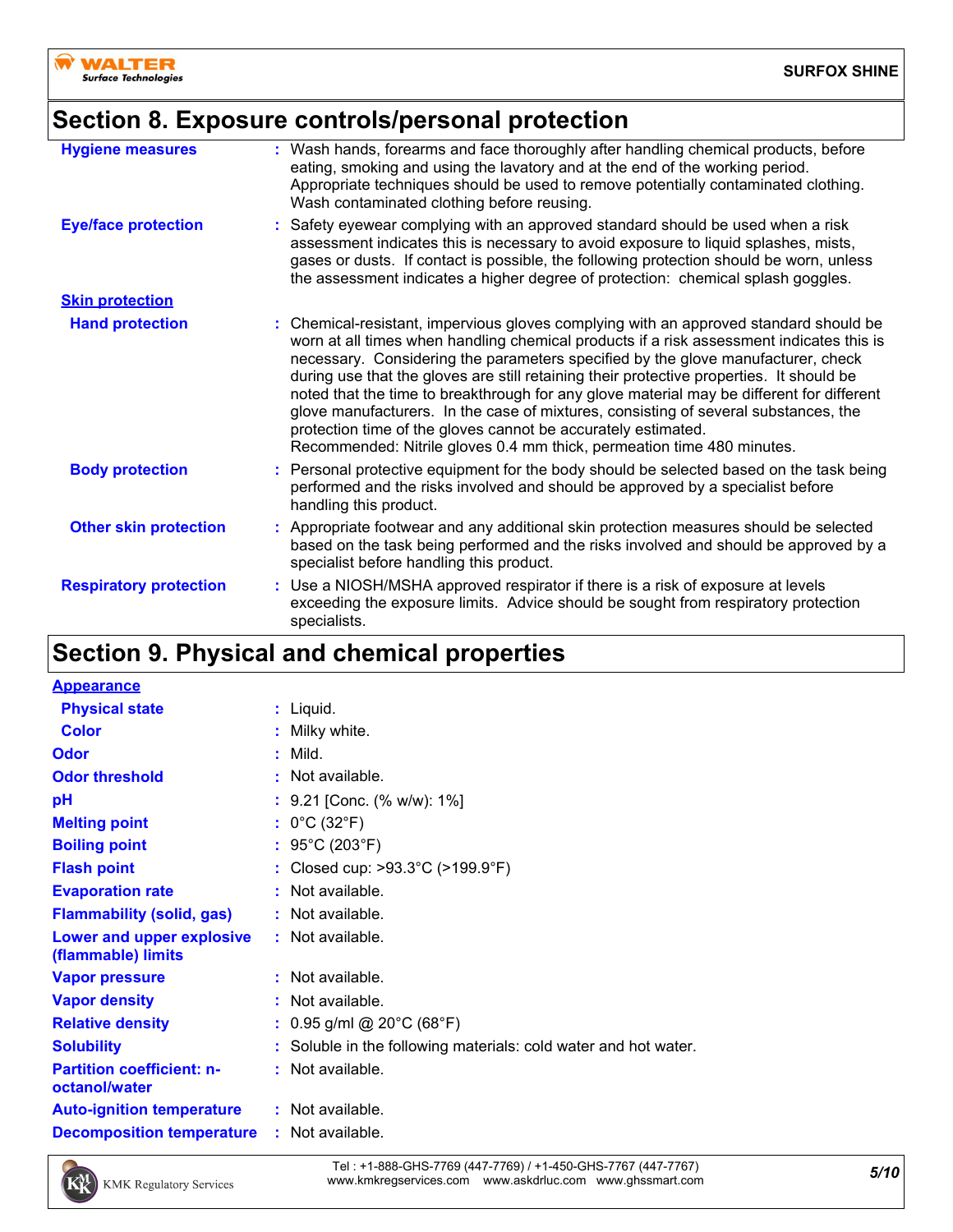

### **Section 9. Physical and chemical properties**

| <b>Viscosity</b>     | : Not available. |
|----------------------|------------------|
| Flow time (ISO 2431) | : Not available. |
| <b>VOC content</b>   | $: 0 \%$ (w/w)   |

### **Section 10. Stability and reactivity**

| <b>Reactivity</b>                            | : No specific test data related to reactivity available for this product or its ingredients.              |
|----------------------------------------------|-----------------------------------------------------------------------------------------------------------|
| <b>Chemical stability</b>                    | : The product is stable.                                                                                  |
| <b>Possibility of hazardous</b><br>reactions | : Under normal conditions of storage and use, hazardous reactions will not occur.                         |
| <b>Conditions to avoid</b>                   | : No specific data.                                                                                       |
| <b>Incompatible materials</b>                | : Reactive or incompatible with the following materials: oxidizing materials, acids and<br>alkalis.       |
| <b>Hazardous decomposition</b><br>products   | : Under normal conditions of storage and use, hazardous decomposition products should<br>not be produced. |

### **Section 11. Toxicological information**

#### **Information on toxicological effects**

#### **Acute toxicity**

| <b>Product/ingredient name</b>                            | <b>Result</b> | <b>Species</b> | <b>Dose</b>                           | <b>Exposure</b> |
|-----------------------------------------------------------|---------------|----------------|---------------------------------------|-----------------|
| White mineral oil (petroleum)                             | LD50 Oral     | Rat            | >5000 mg/kg                           |                 |
| <b>Irritation/Corrosion</b>                               |               |                |                                       |                 |
| There is no data available.                               |               |                |                                       |                 |
| <b>Sensitization</b>                                      |               |                |                                       |                 |
| There is no data available.                               |               |                |                                       |                 |
| <b>Mutagenicity</b>                                       |               |                |                                       |                 |
| There is no data available.                               |               |                |                                       |                 |
| <b>Carcinogenicity</b>                                    |               |                |                                       |                 |
| There is no data available.                               |               |                |                                       |                 |
| <b>Reproductive toxicity</b>                              |               |                |                                       |                 |
| There is no data available.                               |               |                |                                       |                 |
| <b>Teratogenicity</b>                                     |               |                |                                       |                 |
| There is no data available.                               |               |                |                                       |                 |
| <b>Specific target organ toxicity (single exposure)</b>   |               |                |                                       |                 |
| There is no data available.                               |               |                |                                       |                 |
| <b>Specific target organ toxicity (repeated exposure)</b> |               |                |                                       |                 |
| There is no data available.                               |               |                |                                       |                 |
| <b>Aspiration hazard</b>                                  |               |                |                                       |                 |
| <b>Name</b>                                               |               | <b>Result</b>  |                                       |                 |
| White mineral oil (petroleum)                             |               |                | <b>ASPIRATION HAZARD - Category 1</b> |                 |



*6/10* Tel : +1-888-GHS-7769 (447-7769) / +1-450-GHS-7767 (447-7767) www.kmkregservices.com www.askdrluc.com www.ghssmart.com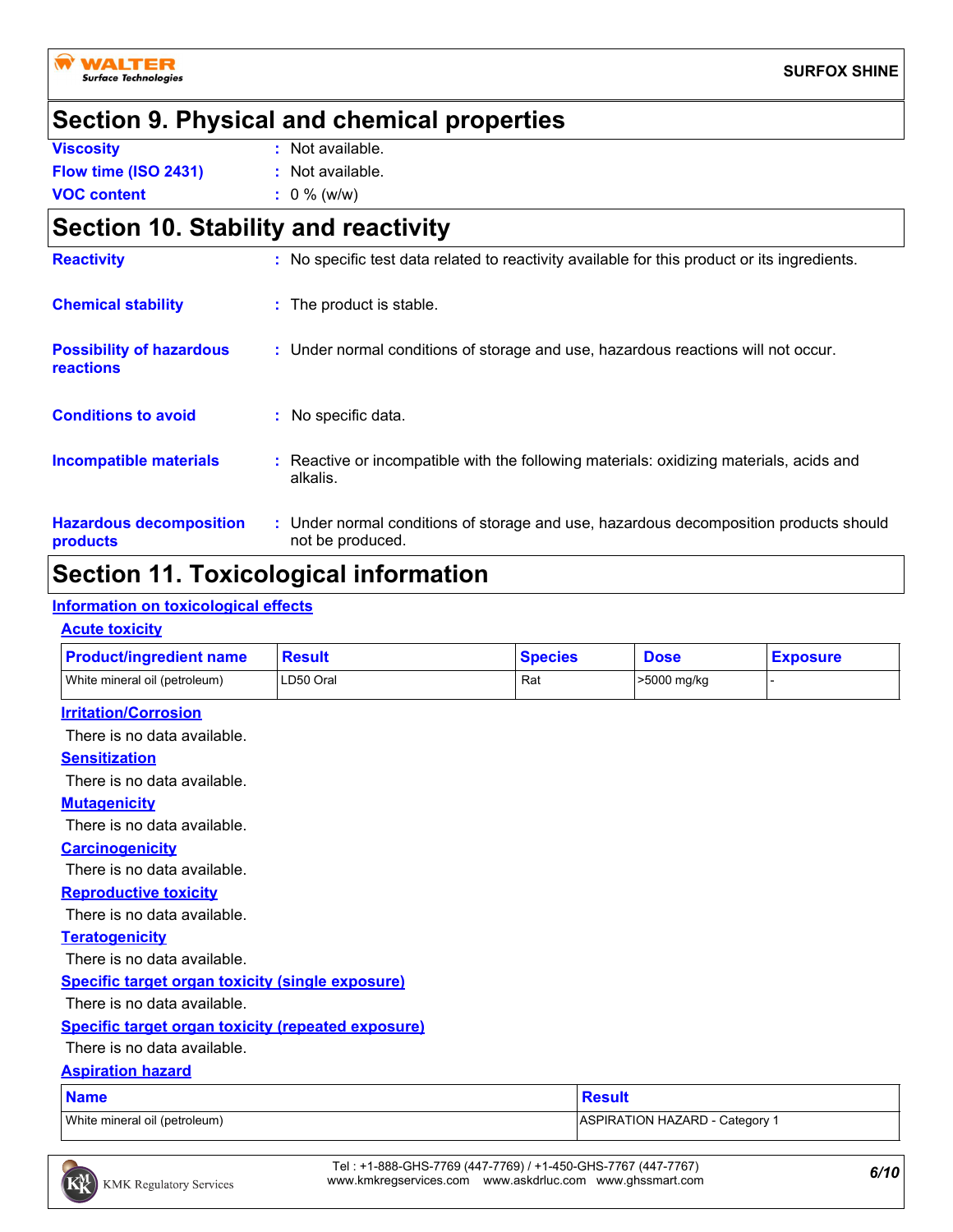

### **Section 11. Toxicological information**

| <b>Information on the likely</b><br>routes of exposure | : Dermal contact. Eye contact. Inhalation. Ingestion.                                    |
|--------------------------------------------------------|------------------------------------------------------------------------------------------|
| <b>Potential acute health effects</b>                  |                                                                                          |
| <b>Eye contact</b>                                     | : No known significant effects or critical hazards.                                      |
| <b>Inhalation</b>                                      | : No known significant effects or critical hazards.                                      |
| <b>Skin contact</b>                                    | : No known significant effects or critical hazards.                                      |
| <b>Ingestion</b>                                       | : May be fatal if swallowed and enters airways.                                          |
|                                                        | <b>Symptoms related to the physical, chemical and toxicological characteristics</b>      |
| Eye contact                                            | : No known significant effects or critical hazards.                                      |
| <b>Inhalation</b>                                      | : No known significant effects or critical hazards.                                      |
| <b>Skin contact</b>                                    | : No known significant effects or critical hazards.                                      |
| <b>Ingestion</b>                                       | : Adverse symptoms may include the following:<br>nausea or vomiting                      |
|                                                        | Delayed and immediate effects and also chronic effects from short and long term exposure |
| <b>Short term exposure</b>                             |                                                                                          |
| <b>Potential immediate</b><br>effects                  | : No known significant effects or critical hazards.                                      |
| <b>Potential delayed effects</b>                       | : No known significant effects or critical hazards.                                      |
| <b>Long term exposure</b>                              |                                                                                          |
|                                                        |                                                                                          |

| <b>Potential immediate</b><br>effects | : No known significant effects or critical hazards. |  |
|---------------------------------------|-----------------------------------------------------|--|
| <b>Potential delayed effects</b>      | : No known significant effects or critical hazards. |  |

#### **Potential chronic health effects**

| <b>General</b>               | : No known significant effects or critical hazards. |
|------------------------------|-----------------------------------------------------|
| <b>Carcinogenicity</b>       | : No known significant effects or critical hazards. |
| <b>Mutagenicity</b>          | : No known significant effects or critical hazards. |
| <b>Teratogenicity</b>        | : No known significant effects or critical hazards. |
| <b>Developmental effects</b> | : No known significant effects or critical hazards. |
| <b>Fertility effects</b>     | : No known significant effects or critical hazards. |

#### **Numerical measures of toxicity**

**Acute toxicity estimates**

There is no data available.

### **Section 12. Ecological information**

#### **Toxicity**

There is no data available.

#### **Persistence and degradability**

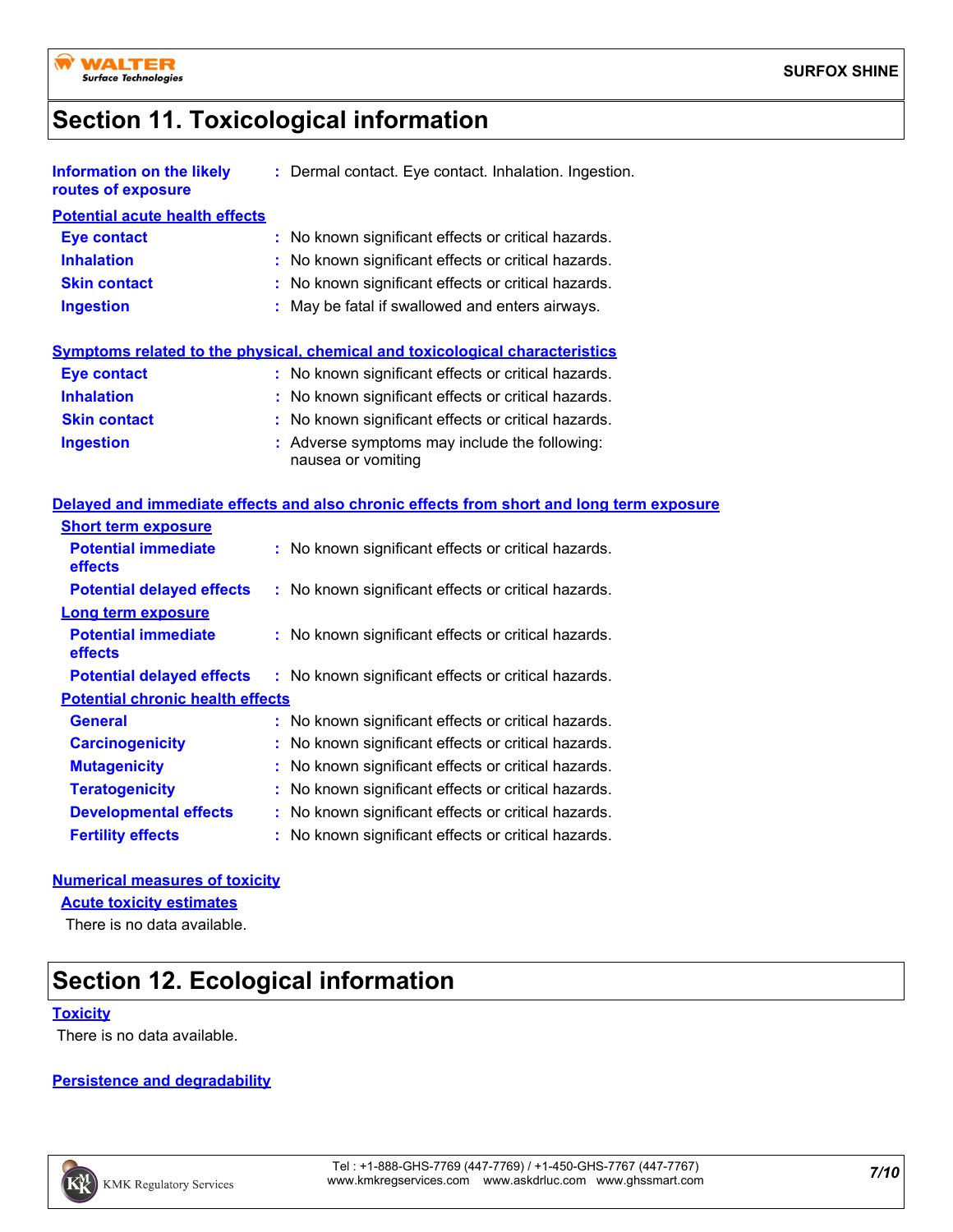

### **Section 12. Ecological information**

| <b>Product/ingredient name</b> | <b>Aquatic half-life</b> | <b>Photolysis</b>          | <b>Biodegradability</b> |
|--------------------------------|--------------------------|----------------------------|-------------------------|
| <b>I SURFOX SHINE</b>          |                          | $>65\%$ ; 28 to 100 day(s) | Readily                 |

#### **Bioaccumulative potential**

| <b>Product/ingredient name</b> | $\mathsf{LogP}_\mathsf{ow}$ | <b>DAD</b> | <b>Potential</b> |
|--------------------------------|-----------------------------|------------|------------------|
| White mineral oil (petroleum)  | >6                          |            | high             |

#### **Mobility in soil**

| <b>Soil/water partition</b> | $\therefore$ Not available. |
|-----------------------------|-----------------------------|
| <b>coefficient (Koc)</b>    |                             |

#### **Other adverse effects** : No known significant effects or critical hazards.

### **Section 13. Disposal considerations**

| <b>Disposal methods</b> | : The generation of waste should be avoided or minimized wherever possible. Disposal                                                                                          |
|-------------------------|-------------------------------------------------------------------------------------------------------------------------------------------------------------------------------|
|                         | of this product, solutions and any by-products should comply with the requirements of                                                                                         |
|                         | environmental protection and waste disposal legislation and any regional local authority<br>requirements. Dispose of surplus and non-recyclable products via a licensed waste |
|                         | disposal contractor. Waste should not be disposed of untreated to the sewer unless                                                                                            |
|                         | fully compliant with the requirements of all authorities with jurisdiction. Waste packaging                                                                                   |
|                         | should be recycled. Incineration or landfill should only be considered when recycling is                                                                                      |
|                         | not feasible. This material and its container must be disposed of in a safe way. Care                                                                                         |
|                         | should be taken when handling empty containers that have not been cleaned or rinsed                                                                                           |
|                         | out. Empty containers or liners may retain some product residues. Avoid dispersal of                                                                                          |
|                         | spilled material and runoff and contact with soil, waterways, drains and sewers.                                                                                              |

### **Section 14. Transport information**

|                                      | <b>DOT Classification</b> | <b>IMDG</b>    | <b>IATA</b>              |
|--------------------------------------|---------------------------|----------------|--------------------------|
| <b>UN number</b>                     | Not regulated.            | Not regulated. | Not regulated.           |
| <b>UN proper</b><br>shipping name    |                           |                |                          |
| <b>Transport</b><br>hazard class(es) | $\qquad \qquad$           |                | $\overline{\phantom{0}}$ |
| <b>Packing group</b>                 | $\blacksquare$            |                | $\overline{\phantom{a}}$ |
| <b>Environmental</b><br>hazards      | No.                       | No.            | No.                      |

**AERG :** Not applicable.

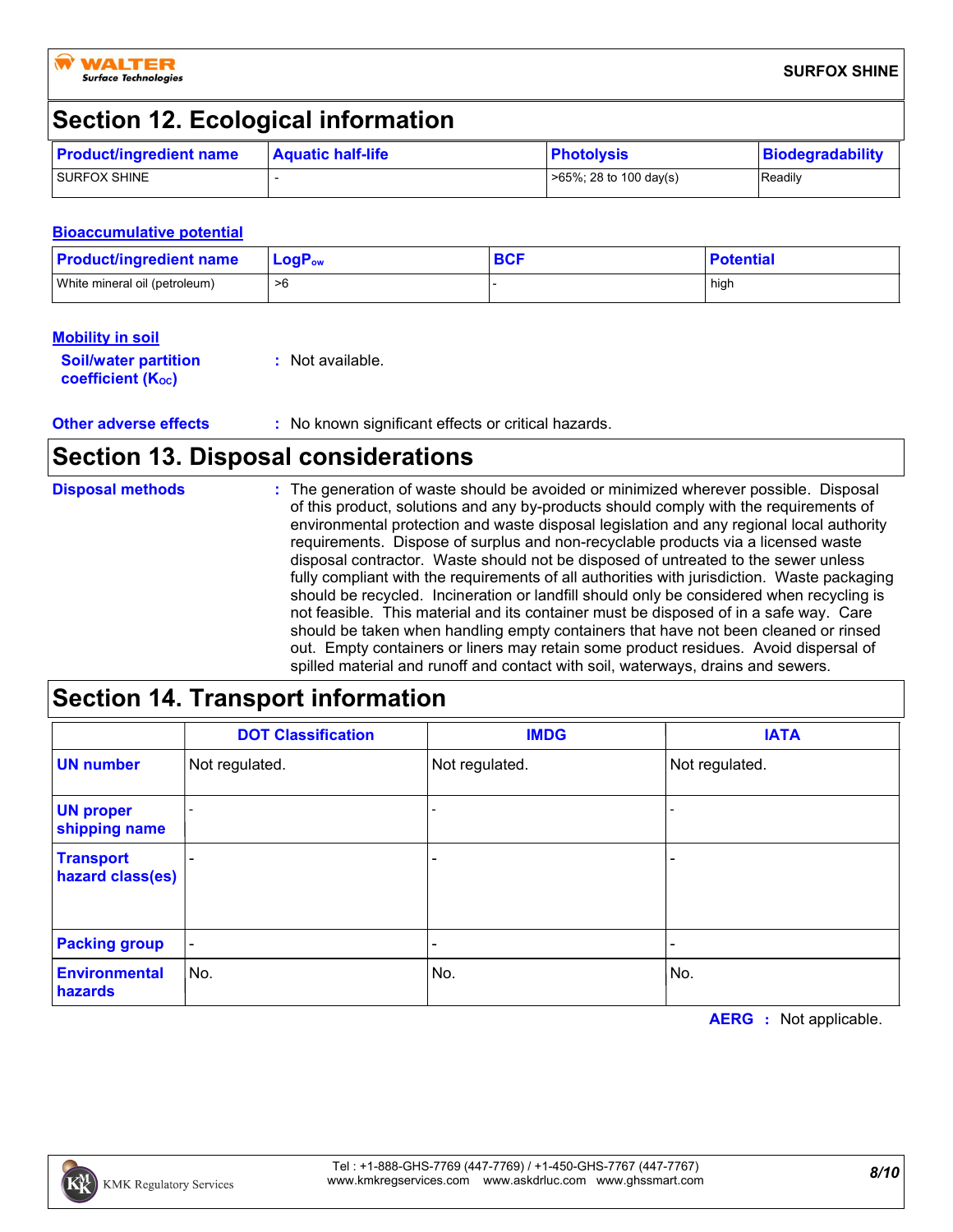

### **Section 14. Transport information**

**Special precautions for user Transport within user's premises:** always transport in closed containers that are **:** upright and secure. Ensure that persons transporting the product know what to do in the event of an accident or spillage. Protect from freezing. Freezing will damage product and render it unusable.

### **Section 15. Regulatory information**

| <b>U.S. Federal regulations</b>                                                   | : United States inventory (TSCA 8b): All components are listed or exempted.<br>Clean Water Act (CWA) 311: Formaldehyde; Propylene oxide |
|-----------------------------------------------------------------------------------|-----------------------------------------------------------------------------------------------------------------------------------------|
| <b>Clean Air Act Section 112</b><br>(b) Hazardous Air<br><b>Pollutants (HAPS)</b> | : Listed                                                                                                                                |
| <b>Clean Air Act Section 602</b><br><b>Class I Substances</b>                     | : Not listed                                                                                                                            |
| <b>Clean Air Act Section 602</b><br><b>Class II Substances</b>                    | : Not listed                                                                                                                            |
| <b>DEA List I Chemicals</b><br><b>(Precursor Chemicals)</b>                       | : Not listed                                                                                                                            |
| <b>DEA List II Chemicals</b><br>(Essential Chemicals)                             | : Not listed                                                                                                                            |

#### **SARA 302/304**

**Composition/information on ingredients**

|                                 |              | <b>SARA 302 TPQ</b> |           | <b>SARA 304 RQ</b> |           |
|---------------------------------|--------------|---------------------|-----------|--------------------|-----------|
| <b>Name</b>                     | <b>EHS</b>   | (lbs)               | (gallons) | (lbs)              | (gallons) |
| Ethylene oxide                  | Yes.         | 1000                |           | 10                 |           |
| Formaldehyde<br>Propylene oxide | Yes.<br>Yes. | 500<br>10000        | 1444.3    | 100<br>100         | 14.4      |

**SARA 304 RQ :** 37037037 lbs / 16814814.8 kg [4038185.6 gal / 15286195.3 L]

#### **SARA 311/312**

**Classification :** ASPIRATION HAZARD - Category 1

#### **Composition/information on ingredients**

| <b>Name</b>                                                | <b>Classification</b>                  |
|------------------------------------------------------------|----------------------------------------|
| White mineral oil (petroleum)                              | <b>ASPIRATION HAZARD - Category 1</b>  |
| Alcohols, C16-18 and C18-unsatd., ethoxylated propoxylated | SKIN CORROSION/IRRITATION - Category 2 |

#### **SARA 313**

There is no data available.

#### **State regulations**

- **Massachusetts**
- The following components are listed: White mineral oil (petroleum) **:**
- **New York :** None of the components are listed.
- 
- **New Jersey :** None of the components are listed. **Pennsylvania :** None of the components are listed.
- **California Prop. 65**